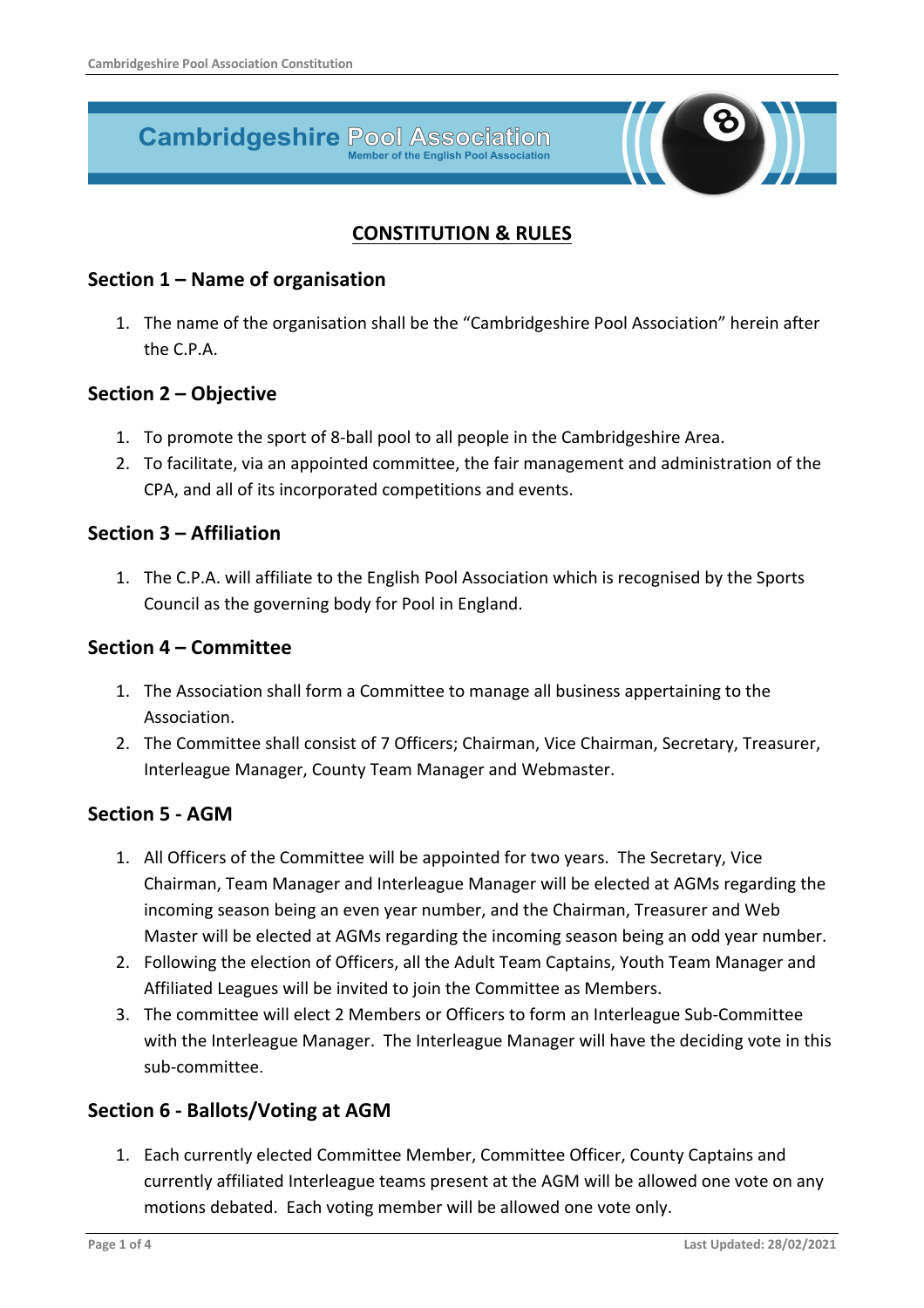- 2. The Chairman has the casting vote if required.
- 3. A private ballot will be used where deemed necessary by the committee.
- 4. No voting by proxy will be allowed.

## **Section 7 - Constitution Motions & Amendments**

- 1. The Secretary must receive motions to change the constitution for the forthcoming season in writing or by email, at least 10 days before the AGM.
- 2. Motions will be published via the CPA website a week prior to the date of the AGM.
- 3. The proposer, or representative, has the right to address the AGM regarding their motion prior to its debate.
- 4. No new motions will be accepted at an AGM.
- 5. Amendments to motions will be accepted at an AGM and a vote held to determine the final motion.

## **Section 8 – Committee Meetings**

- 1. The Committee will meet regularly to discuss general CPA issues.
- 2. Any Committee Member can call a Committee Meeting after giving 72 hours notice in writing or by email to the Secretary, explaining the reasons for the meeting. This must be seconded by another member of the committee.
- 3. Four members of the committee including one officer may constitute a quorum, for the purposes of carrying on the business of the association.

## **Section 9 – Membership**

- 1. Membership to the Association will be open to all Leagues wishing to affiliate.
- 2. The Committee reserve the right to refuse membership to any League or Individual person, for any reason they deem to be injurious or harmful to the Association.
- 3. All Leagues will pay the membership fees agreed at the previous year's A.G.M.
- 4. Any League not paying their subscription within twenty days of them becoming due, will be deemed to have resigned their membership, and will be refused all benefits according to them.
- 5. All County and Interleague Players will pay the membership agreed at the A.G.M.
- 6. Any County Player not paying their subscription before the Next County match will be deemed to have resigned their membership and will be refused all benefits according to them.

## **Section 10 – Benefits**

1. Only fully paid up members will be eligible to enter any competitions (other than a lottery) organised by the Association.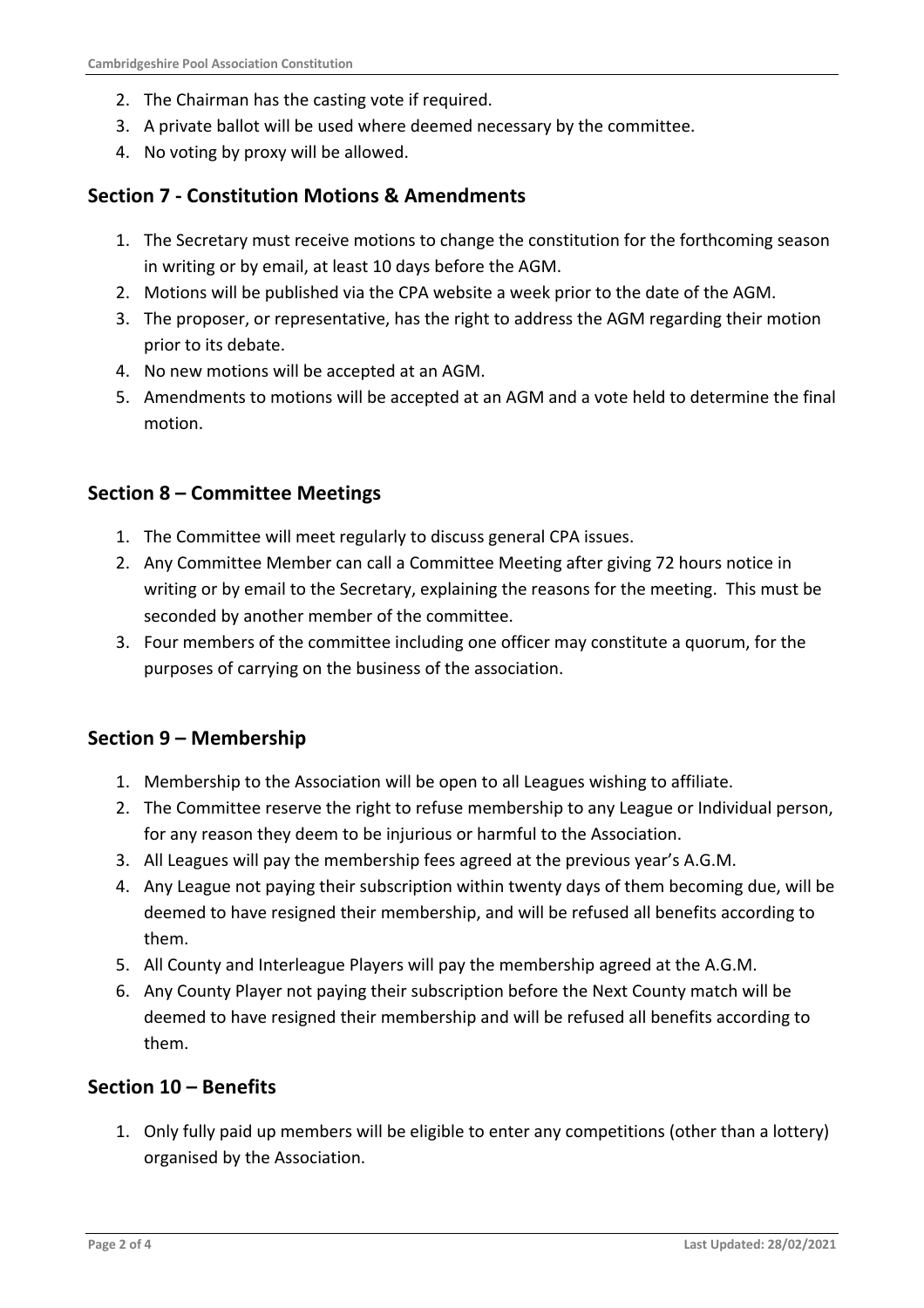- 2. Any member will have the right to use all legal and technical advice available to the Association, subject to the approval of the Committee.
- 3. All monies held by the Association will after the deduction of managerial expenses, be used for the benefit of all members of the Association.

# **Section 11 – Finances**

- 1. The Treasurer together with the Officers of the Association is responsible for the finances of the Association.
- 2. The Treasurer will check all income and expenditure accounts, and at all times observe proper banking procedures.
- 3. The Treasurer will provide a proper audited balance sheet for each A.G.M. and at any time as required by the Committee.
- 4. All monies will be handled and banked by the Treasurer or a committee representative.
- 5. The CPA account must have a minimum of three signatories.
- 6. All outgoing cheques must be signed by at least two signatories.
- 7. Signatories must be serving Committee members, including the Treasurer.

# **Section 12 - Grievances**

- 1. All grievances must be submitted to the committee in writing or by email within 14 days of the event.
- 2. Committee Members may not vote on grievances that directly involve themselves or their team.
- 3. The committee shall base its decisions on the current Constitution.
- 4. For situations not covered under the Constitution the Committee will make any decision that, in their opinion, is necessary or beneficial to the CPA, by way of a majority vote.
- 5. When the committee receives a grievance which cannot be resolved through simple mediation, or is of a particularly serious nature, the committee will act by the following order of events:
	- a. The committee will select a panel consisting of 4 committee officers, one of whom will be nominated to chair the panel.
	- b. The panel will set a date for a hearing.
	- c. All involved parties will be contacted and given a copy of the official complaint along with details of the hearing.
	- d. At the hearing all parties will be given the opportunity to submit their case in private to the committee.
	- e. Once all cases have been submitted the panel will retire in private to discuss the matter and reach a verdict.
	- f. Once a verdict has been reached the panel will inform the involved parties.
	- g. In exceptional circumstances an appeal based on new relevant facts may be submitted to the committee in writing within 7 days of the decision. The original panel will then decide if it is necessary to rehear the case.
	- h. Cases being reheard will follow the above procedure.